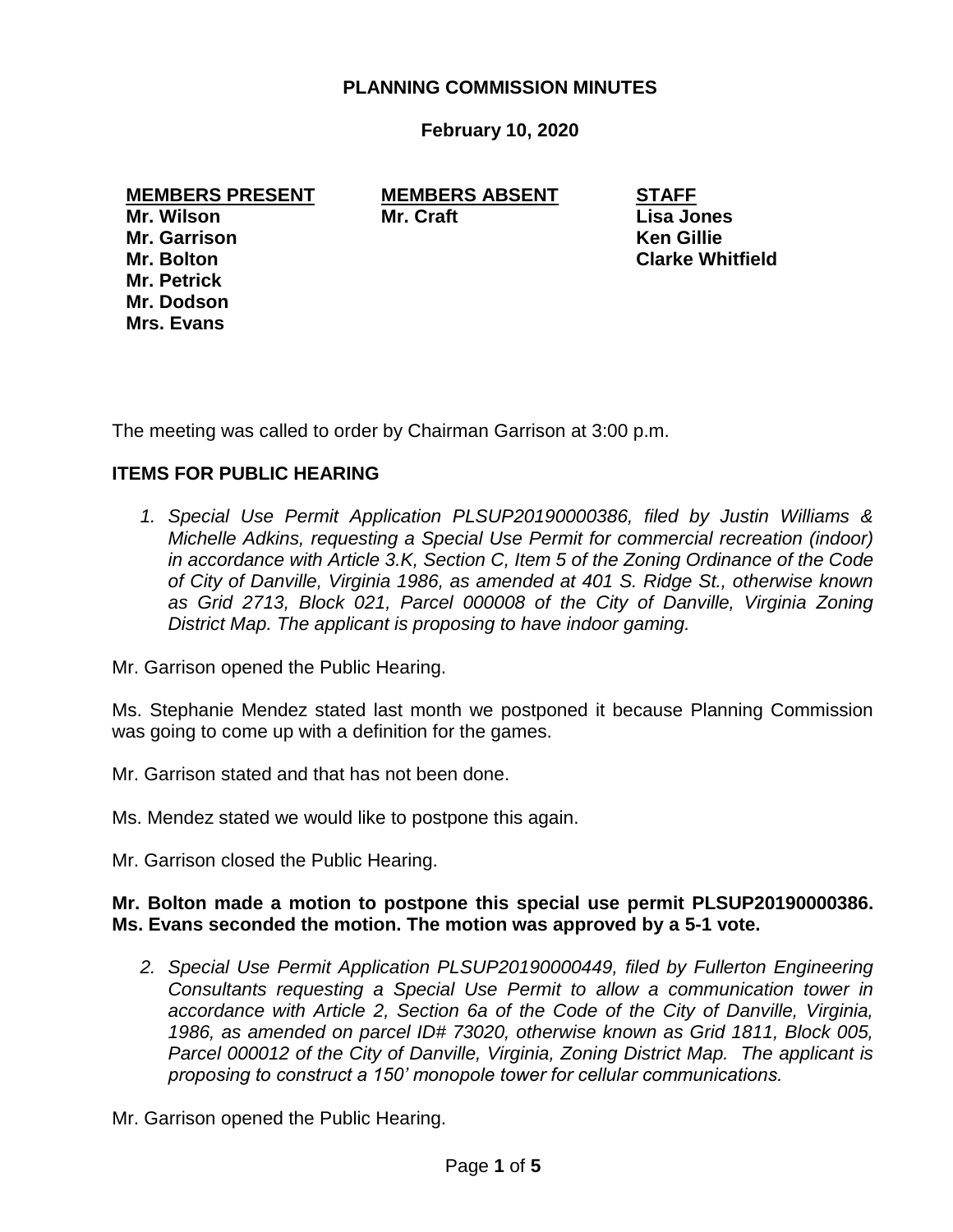Mr. Tony Phillips stated I am with Fullerton Engineering Consultants. I'm here on behalf of AT&T/Tillman for this cell tower. I can answer any questions that you may have. Basically to provide another option for AT&T to have a place to put their equipment. They are currently on a location close to there, and they are running out of gas across the country from high rents and situations where the tower owners are basically trying to be the only land owners. AT& T has found out that we will put up a tower and charge them half the rent and not charge them to come on and off.

Mr. Dodson stated so the cost will be half of what they are paying now?

Mr. Phillips stated the rent yes, over a thirty year lease they can save a lot of money.

Ms. Evans are you aware of the opposition from SBA?

Mr. Phillips stated yes they follow me everywhere.

Mr. Bolton stated we have approved a number of these, but we have never had any opposition from someone stating health issues? I noticed in some of the comments that we have at least one or two have mentioned health issues.

Mr. Phillips stated the Federal Government has basically said that you can't deny for health reasons, and there is a Government guide, and you would have to be in a hot air balloon in front of it, for it to do any damage. Your cell phone actually does more damage to you than that cell tower level.

Ms. Evans stated is this an instance where if we build it they will come?

Mr. Phillips stated we are in contract with AT&T and we have an agreement. (Please see attached letter from Mr. Phillips).

Mr. Edward Donohue stated I wrote you two letters trying to address some of the things that Mr. Phillips brought to your attention. Back in January SBA was opposed to the application because it had looked at the structural integrity of the existing tower. (Please see attached letter from Mr. Donohue).

Mr. Garrison closed the Public Hearing.

# **Mr. Petrick made a motion to approve this special use permit PLSUP20190000449. Mr. Dodson seconded the motion. The motion was approved by a 6-0 vote.**

*3. Rezoning Application PLRZ2020000024, filed by the Danville Redevelopment and Housing Authority, requesting to rezone from OT-R Old Town Residential District to M-R Multi-family Residential District, Parcel ID#s 76125, 76124, 76123, 76122, 76121, 76140, 76141, 76142, 76143, 76144 & 76145 on Seeland Road and the future Haraway Lane, otherwise known as Grid 2606, Block 014, Parcel ID's 000013, 000014, 000015, 000016, 000017, 000018, 000019, 000020, 000021, 000022 & 000023 of the City of Danville, Zoning District Map. The applicant is proposing to build multi-family dwellings on the property.*

Mr. Garrison opened the Public Hearing.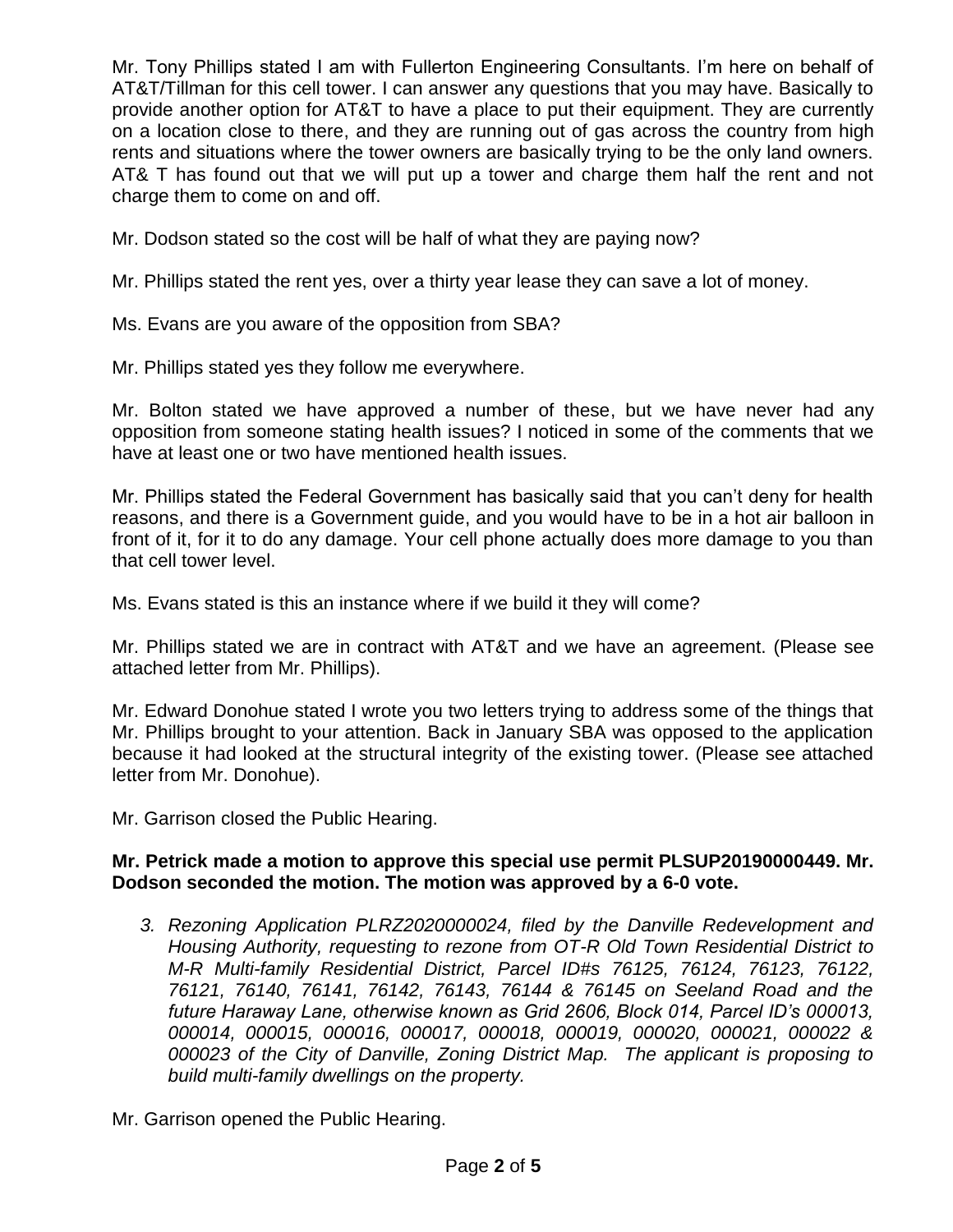Mr. Gary Wasson, Director of Danville Redevelopment Housing Authority spoke on behalf of this request. Mr. Wasson stated I'm just here to talk about the project a little bit. This is a project that has been in the works for a number of years to get everything together to make it a possibility. What we have is a total of forty-eight units going in that area. It will not be necessary to be designated as senior housing. If you have any questions I would be happy to answer them.

Mr. Garrison closed the Public Hearing.

# **Mr. Bolton made a motion to approve this Rezoning Application PLRZ20200000024. Mr. Dodson seconded the motion. The motion was approved by a 6-0 vote.**

*4. Rezoning Application PLRZ2020000026, filed by Bibleway Church of Danville Trustees & Bibleway Cathedral Trustees, requesting to rezone from OT-R Old Town Residential District to M-R Multi-family Residential District, 151 Grant Street, 218, 220, & 224 Garfield Street, otherwise known as Grid 2605, Block 004, Parcel ID#s 000012, 00003, 00004 & 00005 of the City of Danville, Zoning District Map. The applicant is proposing to build 18 multi-family dwelling units on the site when combined.*

Mr. Garrison open the Public Hearing.

Mr. Gary Wasson, Director of Danville Redevelopment Housing Authority spoke on behalf of this request. Mr. Wasson stated this will consist of eighteen homes and if you have any questions I would be glad to answer.

Mr. Larry Campbell, Pastor representing Bibleway Church of Danville Trustees. Pastor Campbell stated to Mr. Chairman Garrison and to the Staff we appreciate your service. We do understand the time that you put in serving the Community. It has been a long dream of our founder and board members to serve this Community in reference to Housing. For the sixty five years we have given a lot to the Community and this is one project that has been special to us that we will be able to serve our Senior Citizens. We pray that you will endorse the variance so we can move forward and build senior living within our Community. Do you have any questions?

Mr. Wilson stated is this primarily senior living?

Pastor Campbell stated we are also considering Veterans.

Mr. Petrick stated I'm just trying to understand, is Bibleway conveying these lots to Redevelopment?

Pastor Campbell stated it is a collaborative and we are working together.

Mr. Garrison stated but you will still own the lots?

Pastor Campbell stated yes.

Mr. Garrison closed the Public Hearing.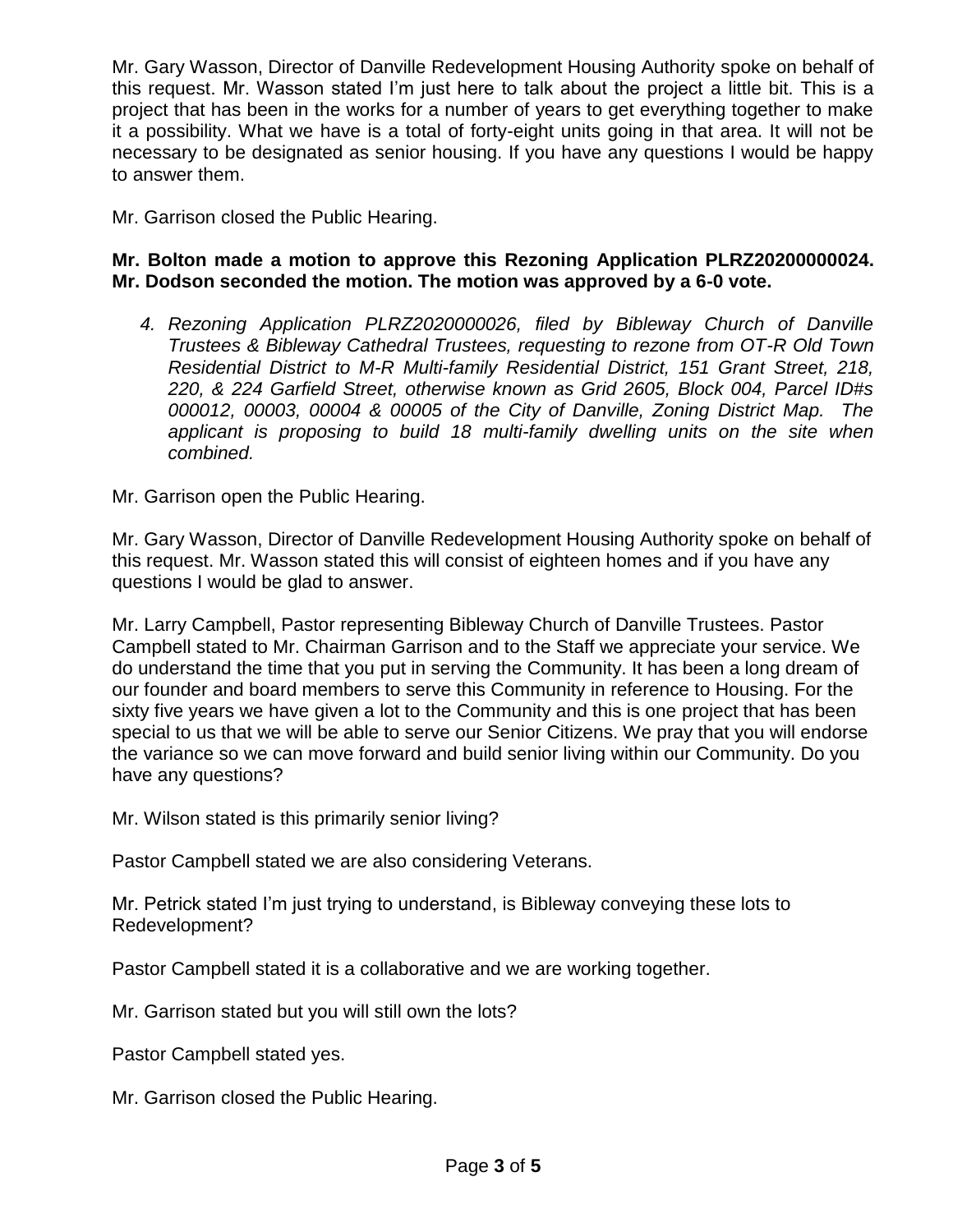### **Mr. Dodson made a motion to approve this Rezoning Application PLRZ20200000026. Mr. Bolton seconded the motion. The motion was approved by a 6-0 vote.**

- *5. Special Use Permit Application PLSUP202000004, filed by Shazad Tahseen on behalf of AANT INC, requesting a Special Use Permit for commercial recreation (indoor) in accordance with Article 3.M, Section C, Item 4 of the Zoning Ordinance of the Code of City of Danville, Virginia 1986, as amended at 2980 W. Main St., otherwise known as Grid 0617, Block 007, Parcel 0000015 of the City of Danville, Virginia Zoning District Map. The applicant is proposing to have indoor gaming.*
- Mr. Garrison opened the Public Hearing.
- Mr. Garrison closed the Public Hearing.

Mr. Gillie stated staff received no notifications back and Staff's recommend this to be continued till March's meeting.

# **Mr. Wilson made a motion to continued Special Use Permit PLSUP2020000004 to March's Meeting. Mr. Dodson seconded the motion. The motion was approved by a 6- 0 vote.**

*6. Special Use Permit Application PLSUP20200000011, filed by Ted Lacks on behalf of Weitz and Lacks Investments, LLC, requesting a Special Use Permit to allow for a duplex in accordance with Article 3.E: Section C., Item 2 of the Zoning Ordinance of the Code of City of Danville, Virginia 1986, as amended at 120 Hurt St., otherwise known as Grid 2805, Block 021, Parcel 000001 of the City of Danville Virginia Zoning District Map. The applicant is requesting to use the structure as a two unit dwelling.*

Mr. Garrison opened the Public Hearing.

Mrs. Ted Lacks spoke on behalf of Ted Lacks. Mrs. Lacks stated I don't have anything to add to what you just read. I'm just hear if you have any questions.

Mrs. Evans stated was the house originally built as a single family residence?

Mrs. Lacks stated I do not have that information. We obtained the house about a year and half ago under a foreclosure status.

Mr. Bolton stated it says that it was a duplex in the past.

Mrs. Lacks stated I'm assuming that it was in the past. If you look at the front of the house it has two separate doors going into it and it has the walls right in the middle of the two properties.

Mr. Bolton stated it is very similar to the one next door. I believe it is being used as a duplex.

Mrs. Lacks stated my fault for not knowing my neighbors.

Mr. Bolton stated are they renting the duplex next door to you?

Mrs. Lacks stated I just don't know.